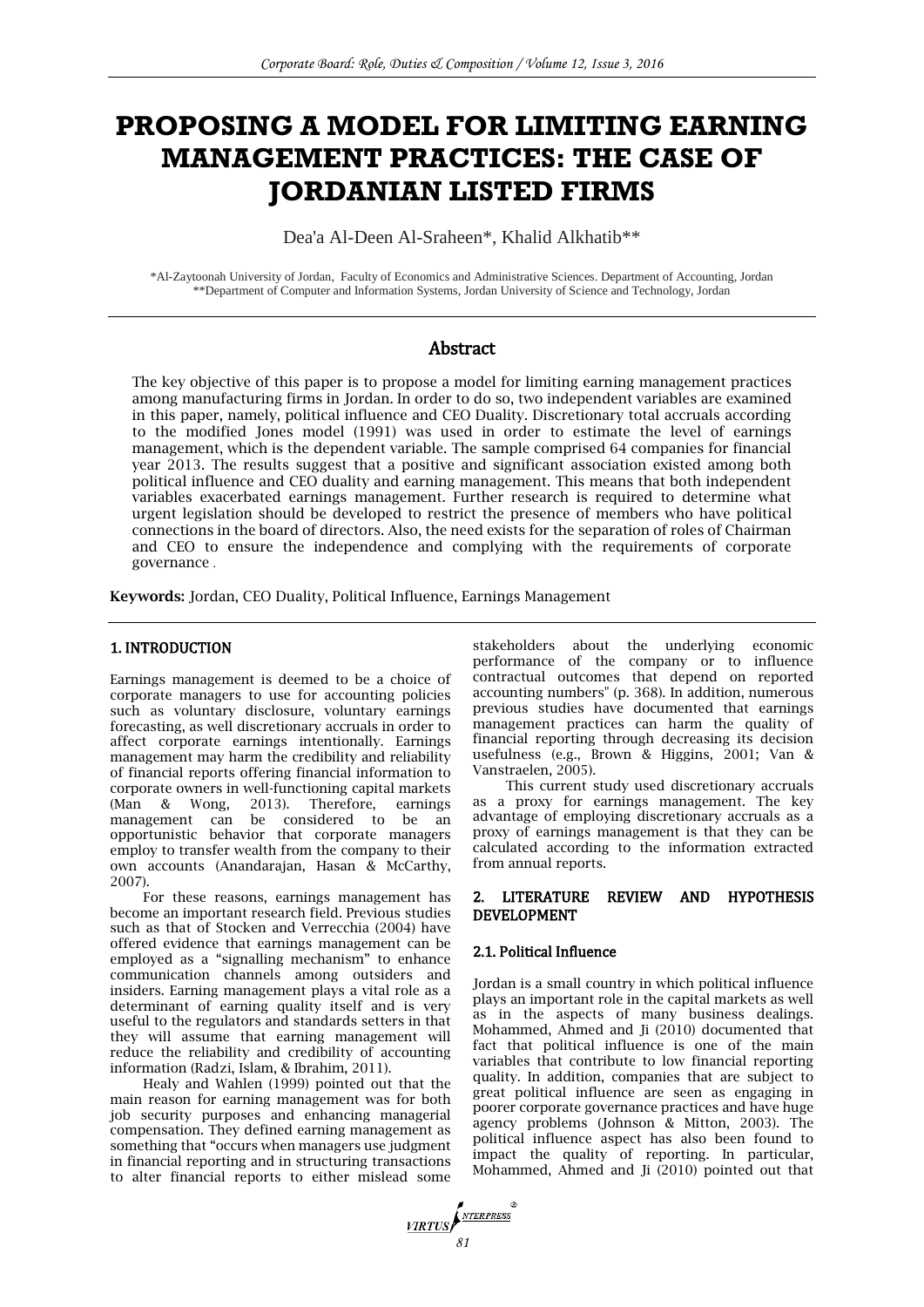political influence has a negative influence on accounting conservatism.

Previous studies have documented that a high level of conservative accounting practices are associated with a higher quality of financial report. Therefore, accounting conservatism is one qualitative characteristic of financial report quality. Earning management, which is deemed to be opportunistic behavior employed by corporate managers to transfer the firms' wealth to their own accounts, will, of course, damage the quality of financial reporting. Therefore, this paper proposes the following hypothesis:

*H1:* There is a positive relationship between political influence and earning management.

#### 2.2. Chief Executive Officer (CEO)

CEO duality refers to a dual function of the managers in a company. Coombes and Wong (2004) documented that the phenomenon of CEO duality allows a corporate manager to occupy two positions simultaneously, those of the chairperson and CEO of the board. Such a duality concentrates power in the hands of one leader, which in fact will give discretionary power to the management team. Al-Sraheen (2014) mentioned that Agency Theory suggests that the separation of duties' between a CEO and a chairperson may lead to more effective monitoring of the management functions.

A dual role of manager in a firm paves the way to manage the earning, as well enables that corporate manager to control earnings and practice aggressive behaviour in the form of either decreasing or increasing income (Nugroho & Eko, 2012). Previous studies pointed out that a positive association existed between dual leadership and earning management (Davidson, Jiraporn, Kim, & Nemec, 2004; Nugroho & Eko, 2012). Therefore, this paper follows the previous research in proposing the following hypothesis:

*H2:* There is a positive relationship between CEO duality and earning management practices.

## 3. METHODOLOGY

#### 3.1 Sample and Data Collection

The sample of the current study includes data collected from 64 manufacturing firms listed on the Amman Stock Exchange for the fiscal year of 2013. The research used a quantitative approach, and the audited annual financial reports (secondary data) were used solely to collect the necessary data for analysis purposes.

#### 3.2 Measurements of the Research variables

#### 3.2.1 Earning Management

To measure earning management, the accounting accruals approach was employed by using Jones' (1991) model as revised by Dechow and Sloan (1996). Previous research have employed discretionary accruals (DA) also referred to as abnormal accruals, as a measurement for earnings management. Total accrual values are divided into two values (discretionary accrual and non-discretionary). Discretionary accruals (DA) are employed to prove that corporate managers transfer corporate earnings from one period to another. Therefore, managers can easily manipulate discretionary accruals. Nondiscretionary accruals refer to the items of nonmanipulated accounting accruals because such items are out of the control of the managers.

The value of non-discretionary accruals (NDAC) may be extracted from the discretionary accrual value (DAC) in the total accrual. The following calculations illustrate how to obtain the discretionary accrual (DAC) value:

The total accrual value (TAC) may be calculated using the following model:

$$
TAC = Net Income (NI) - Cash Flow from Operation (CF)
$$
\n(1)

The values of non-discretionary accruals (ND) and discretionary accruals (DAC) may be calculated

by inserting the total accruals (TAC) value into the modified-Jones regression equation.

$$
\frac{TAC_{it}}{TA_{i,t-1}} = a_1 \left[ \frac{1}{TA_{i,t-1}} \right] + a_2 \left[ \frac{\Delta REV_{it} - \Delta REC_{it}}{TA_{i,t-1}} \right] + a_3 \left[ \frac{PPE_{it}}{TA_{i,t-1}} \right] + e_i
$$
\n(2)

Where  $TAC_{it}$  is the total accruals for firm i in year t; TA is the lagged total assets for firm i;  $\Delta REV_{it}$  is the change in revenues for firm i in year t less revenue in year t-1;  $\Delta AR_{it}$  is the accounts receivable in year t less accounts receivable in year  $t-1$ ; PPE<sub>it</sub> gross property,

plant and equipment for firm i in year t.  $α1 - α3$  are the regression parameters while e equal error term. The non-discretionary accruals may be calculated by using the following equation:

$$
\frac{ND_{it}}{TA_{i,t-1}} = a_1 \left[ \frac{1}{TA_{i,t-1}} \right] + a_2 \left[ \Delta REV_{it} - \Delta REC_{it} \right] + a3 PPE_{it}
$$
\n(3)

The discretionary accruals value may be calculated through using the following equation:

$$
DAC_{it} = TAC_{it} - NDAC_{it}
$$
 (4)

Where DAC is discretionary accruals; TAC refers to total accruals and NDAC refers to non discretionary accruals.

High values of discretionary accruals reflect the opportunistic behavior of managers, thus referring to a low quality of earning. Therefore, a high level of

$$
\underbrace{\text{VIRTUS}}_{\text{82}}\left\{\text{NTERPRESS}}^{\text{NTERPRESS}}\right\}
$$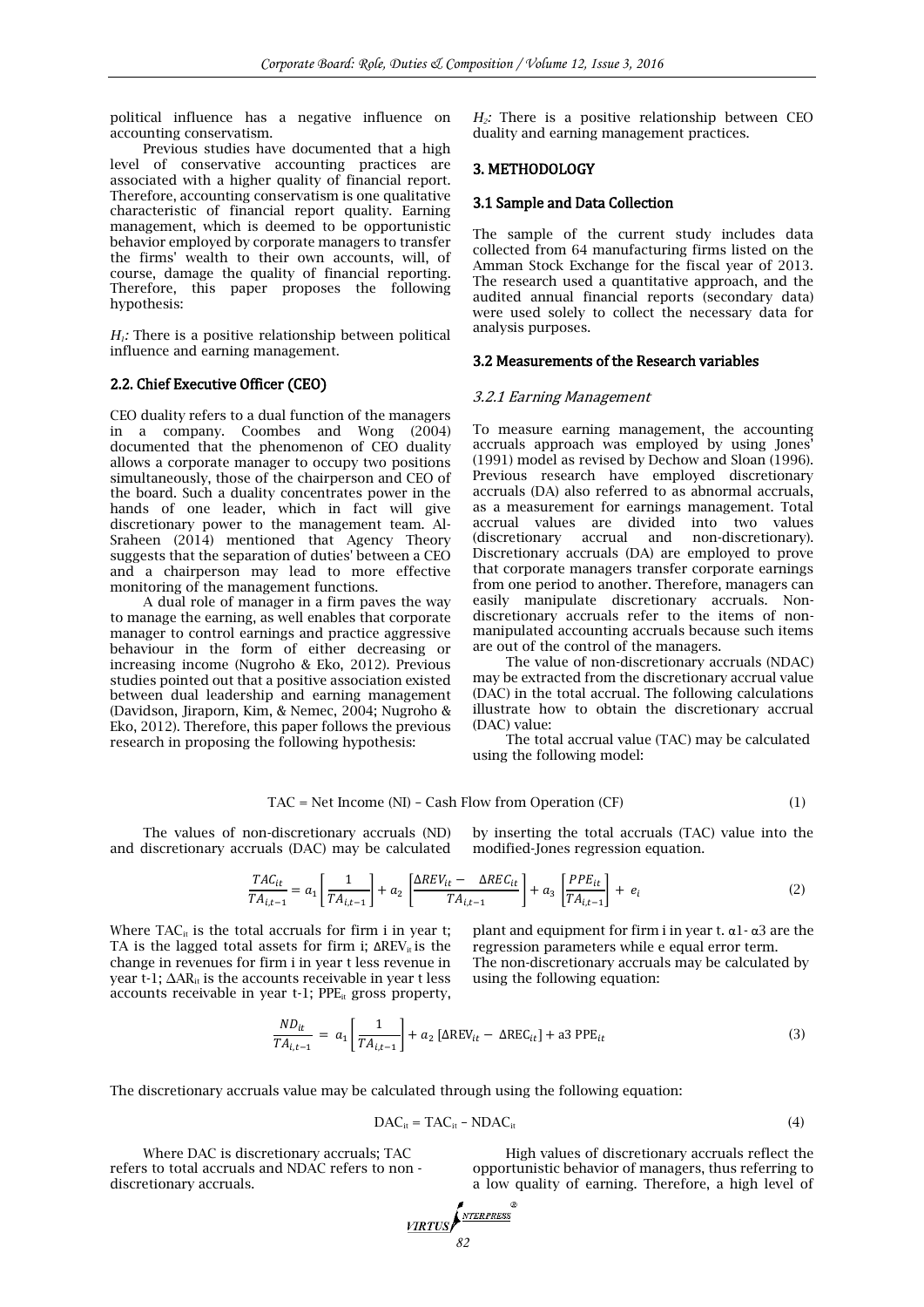discretionary accruals acts as the indicator of earning management practices in this current study. This study used the modified Jones model to measure earning management because numerous previous studies have documented that the modified Jones model (1991) is the most accurate and powerful model in calculating discretionary accruals among the other existing models (Guay, Kothari, & Watts, 1996; Abed, Al-Badainah, & Serdaneh, 2012).

#### 3.2.2. Political Influence

This paper uses alternative measures of political influence, rather than the percentage of board directors having a political position such as a minister, a member of parliament, a state assemblyman a head of state, or a person who is a government bureaucrat either currently or in the past. Namely, political influence is measured by using a dummy variable that is equal to one if at least one of the board members has a political position as mentioned above and zero otherwise (Poczter, 2011; Chaney, Faccio, & Parsley, 2010).

#### 3.2.3. CEO Duality

A duality of roles occurs when the CEO also works as the chairman of board in the same firm. This paper used a dichotomous variable as a metric for this; the score was 1 if the roles of the CEO and chairman were combined and zero otherwise (Al-Sraheen, 2014; Ahmed & Duellman, 2007).

## 4.4 Results

#### 4.4.1. Descriptive Results

The descriptive analyses for the research variables of the current study are shown in Table 1 below. The results show that firms' absolute value of earnings management had a mean of 0.0822 and a standard deviation of 0.217, and the values ranged from a maximum of 1.163 to a minimum of 0.0028. This result suggests industrial firms in Jordan are engaged in earnings management practices clearly in their financial statements.

#### Table 1**.** Descriptive Statistics

| /ariable        | Mean  | Maximum | Minimum | Std.<br><b>Deviation</b> |
|-----------------|-------|---------|---------|--------------------------|
| <b>TB</b><br>EМ | .0822 | 1.IU    | .0028   | 01770<br>7<br>.          |
| <b>POLINE</b>   | .1563 | 1.00    | .00     | 20000<br>.36<br>いりげ      |
| $\sim$<br>ىد    | .4219 | 1.00    | .00     | $\cdots$<br>.49          |

The results also showed that approximately 84.3% of the boards of directors in industrial firms had at least one member who served in a political role. This ratio indicates the increased likelihood that management facilitates the manipulation of financial figures using its political power. In addition, 42.19% of the CEOs served as the chairman of board in the same firm. Such a result also indicates that the industrial sector in Jordan is not in compliance with the requirements of corporate governance code.

#### 4.4.2. Summary of Findings

OLS regression analysis was performed to determine whether political influence and CEO duality were significantly associated with earnings management among industrial firms in Jordan. Before conducting the analysis, the related regression assumptions (multicollinearity, homoscedasticity, normality and

linearity) were examined in the current study to make ensure that these assumptions were not violated. They were not.

Table 2 below shows the results of the regression analysis. The research model used in the current study was highly significant ( $F = 5.924$ , Sig-Value =  $0.004$ ) with an adjusted R2 of 13.5%, which suggests that the independent variables (board size and CEO duality) explained around 13.5% of variation of the dependent variable (earning management).

As for the first research hypothesis, political influence were posited to have a positive and significant influence in leading the firms to practice earning management, which, in turn, leads to a reduction of the earning quality of the firms. This result was consistent with expectations; thus, H1 is accepted.

|  |  | <b>Table 2. Regression Results</b> |  |
|--|--|------------------------------------|--|
|--|--|------------------------------------|--|

|               | <b>Unstandardized Coefficients</b> |                   | <b>Standardized Coefficients</b> |      |  |       |      |
|---------------|------------------------------------|-------------------|----------------------------------|------|--|-------|------|
| Model         |                                    | <b>Std. Error</b> |                                  | Beta |  |       | Sig. |
| <b>POLINF</b> | .194                               | .071              |                                  | .327 |  | 2.736 | .008 |
| <b>CEO</b>    | .135                               | .052              |                                  | .308 |  | 2.578 | .012 |
| Model Sig     | 0.004                              |                   |                                  |      |  | 64    |      |
| F Sig         | 5.924                              |                   |                                  | DV   |  | EM    |      |
| $R^2$ Change  | 13.5%                              |                   |                                  |      |  |       |      |

The results of regression analysis presented in Table 2 above show that a positive and significant association exists between CEO duality and earnings management. This result is consistent with that of Bergstresser and Philippon (2006). In conclusion, the findings of independent variables tend not to conflict with the expectations derived from the literature review in this study.

#### 5. CONCLUSION

The basic idea of this paper was to capture the association between political influence and CEO duality and earnings management practices for industrial firms listed on the Amman Stock Exchange (ASE) for the fiscal year of 2013. The results showed that a significant positive relationship existed among political influence and CEO duality and earnings

*VIRTUS*